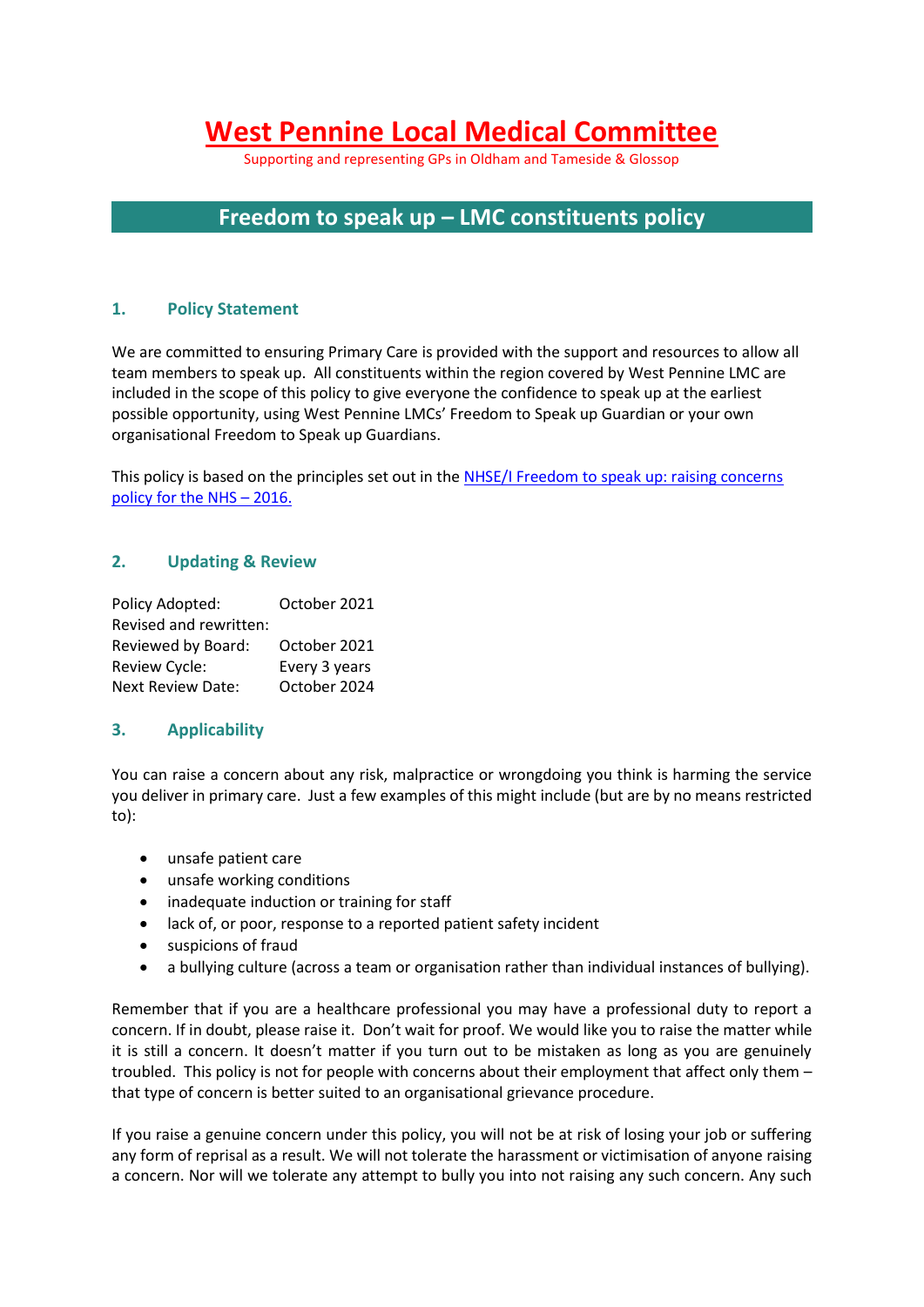behaviour is a breach of Primary Care values and, if upheld following investigation, could result in disciplinary action. Provided you are acting honestly, it does not matter if you are mistaken or if there is an innocent explanation for your concerns.

# **4. Confidentiality**

We hope you will feel comfortable raising your concern openly, but we also appreciate that you may want to raise it confidentially. This means that while you are willing for your identity to be known to the person you report your concern to, you do not want anyone else to know your identity. Therefore, we will keep your identity confidential, if that is what you want, unless required to disclose it by law (for example, by the police). You can choose to raise your concern anonymously, without giving anyone your name, but that may make it more difficult for us to investigate thoroughly and give you feedback on the outcome.

Anyone who works (or has worked) in Primary Care, or for an independent organisation that provides Primary Care services can raise concerns. This includes agency workers, temporary workers, students and volunteers.

# **5. Who should I raise my concern with?**

In many circumstances the easiest way to get your concern resolved will be to raise it formally or informally with your line manager (or lead clinician or tutor). But where you don't think it is appropriate to do this, you can use any of the options set out below in the first instance. If raising it with your line manager (or lead clinician or tutor) does not resolve matters, or you do not feel able to raise it with them, you can contact the LMC's Freedom to Speak Up Guardian:

Sue Gilks – West Pennine LMC – 07837 129 601 – [sue.gilks1@nhs.net](mailto:sue.gilks1@nhs.net) or [Westpennine.lmc@nhs.net](mailto:Westpennine.lmc@nhs.net)

You can also contact your own Freedom to Speak Up Guardian within your own organisation, if you have one.

You can raise your concerns with Sue Gilks in person, by phone or in writing (via email). Whichever route you choose, please be ready to explain as fully as you can the information and circumstances that gave rise to your concern.

This is an important role identified in the Freedom to Speak Up review to act as an independent and impartial source of advice to staff at any stage of raising a concern, with access to anyone in the organisation, including the managing partner, or if necessary, outside the organisation.

These people have been trained in receiving concerns and will give you information about where you can go for more support. If for any reason you do not feel comfortable raising your concern in these ways you can raise concerns with these external bodies:

**[Care Quality Commission](https://www.cqc.org.uk/about-us/our-purpose-role/who-we-are)** for quality and safety concerns

**[NHS England](https://www.england.nhs.uk/wp-content/uploads/2017/06/revised-ccg-conflict-of-interest-guidance-v7.pdf)** for concerns about:

- primary medical services (general practice)
- primary dental services
- primary ophthalmic services
- local pharmaceutical services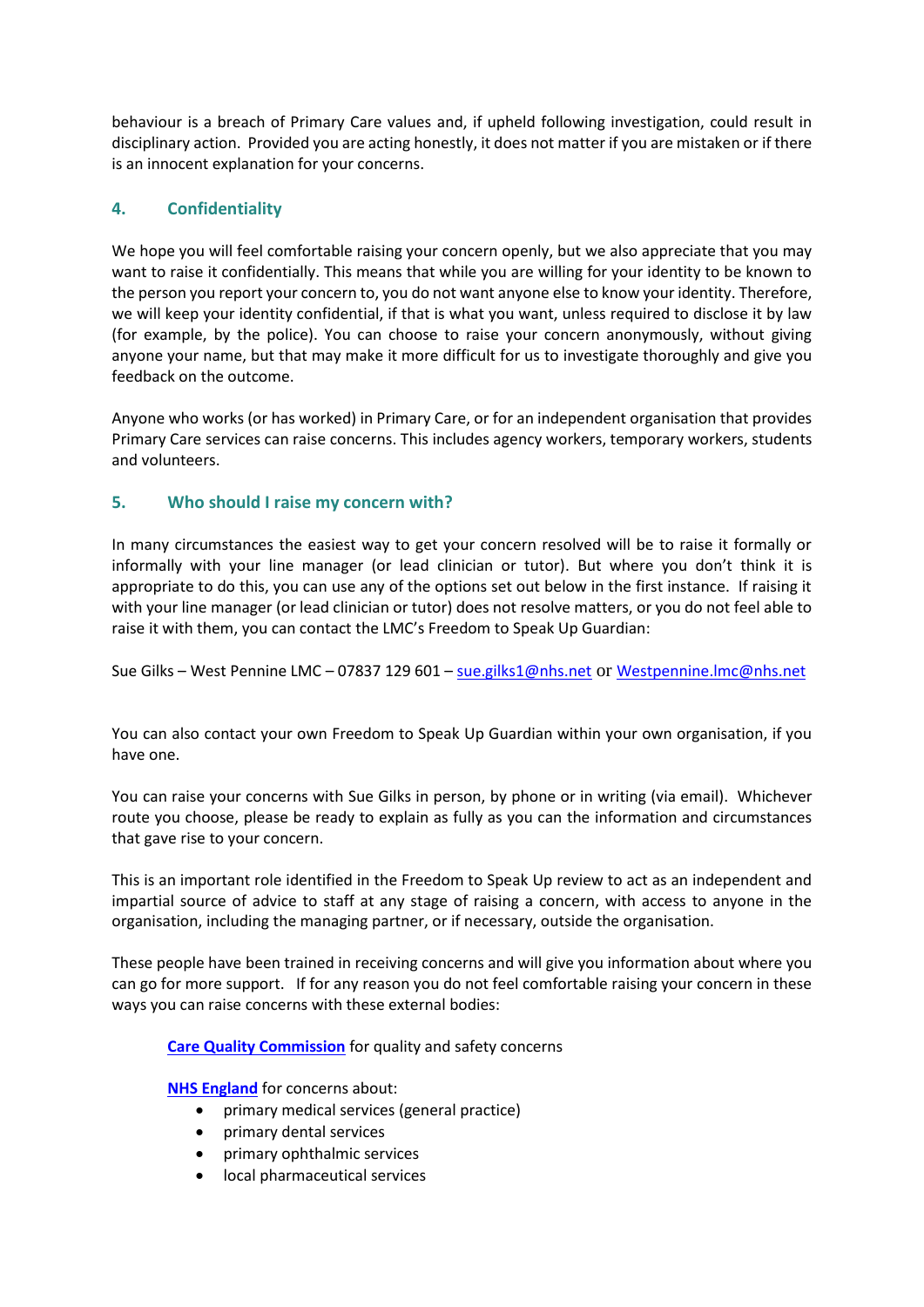**[Health Education England](https://www.hee.nhs.uk/our-work)** for education and training in the NHS

**[NHS Protect](https://cfa.nhs.uk/)** for concerns about fraud and corruption.

**[NHS Improvement](https://www.gov.uk/government/organisations/monitor/about/complaints-procedure)** for concerns about:

- how NHS trusts and foundation trusts are being run
- other providers with an NHS provider licence
- NHS procurement, choice and competition
- the national tariff

You can also contact the [Whistleblowing Helpline](https://speakup.direct/) for the NHS and social care, your professional body or trade union representative.

### **6. What will happen?**

We are committed to the principles of the [Freedom to Speak Up review](https://webarchive.nationalarchives.gov.uk/20150218150512/http:/freedomtospeakup.org.uk/the-report/) and its vision for raising concerns, and will respond in line with them.

We are committed to listening to Primary Care staff, learning lessons and improving patient care.

- On receipt the concern will be recorded and you will receive an acknowledgement within five working days.
- The central record will record the date the concern was received, whether you have requested confidentiality, a summary of the concerns and dates when we have given you updates or feedback.
- Where you have been unable to resolve the matter quickly (usually within a few days) with your line manager, we will carry out a proportionate investigation and we will reach a conclusion within a reasonable timescale (which we will notify you of).
- Wherever possible we will carry out a single investigation (so, for example, where a concern is raised about a patient safety incident, we will usually undertake a single investigation that looks at your concern and the wider circumstances of the incident).
- The investigation will be objective and evidence-based, and will produce a report that focuses on identifying and rectifying any issues, and learning lessons to prevent problems recurring.
- We may decide that your concern would be better looked at under another process; for example, a process for dealing with bullying and harassment. If so, we will discuss that with you.
- If your concern suggests a Serious Incident has occurred, an investigation will be carried out in accordance with the Serious Incident Framework.
- Any employment issues (that affect only you and not others) identified during the investigation will be considered separately.
- We will treat you with respect at all times and will thank you for raising your concerns. We will discuss your concerns with you to ensure we understand exactly what you are worried about. We will tell you how long we expect the investigation to take and keep you up to date with its progress. Wherever possible, we will share the full investigation report with you (while respecting the confidentiality of others).
- The focus of the investigation will be on improving the service your organisation provides for patients. Where it identifies improvements that can be made, we make sure they are tracked to ensure necessary changes are made, and are working effectively.